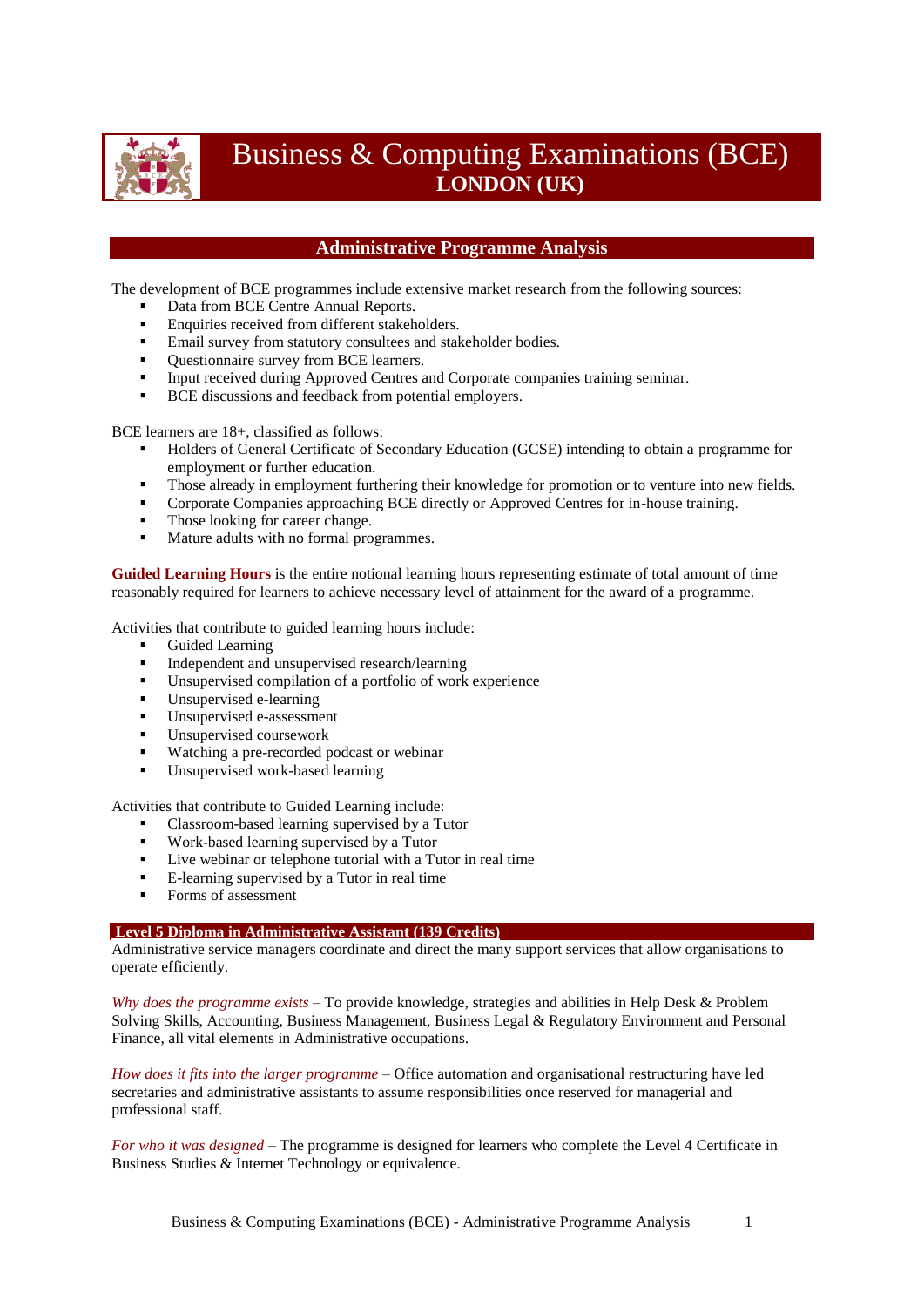*How it will benefit learners* – Secretaries and administrative assistants perform a variety of administrative and clerical duties necessary to run an organisation efficiently. They serve as information and communication managers for an office, plan and schedule meetings and appointments; organise and maintain paper and electronic files; manage projects; conduct research; and disseminate information by using the telephone, mail services, Web sites, and email.

#### *Units:*

- $\bullet$  Help Desk & Problem Solving Skills
- Accounting
- Business Management
- Business Legal & Regulatory Environment
- Personal Finance

**Help Desk & Problem Solving Skills** - Customer service excellence aims to bring professional, high-level concepts into common currency with front-line public services by offering a unique improvement tool to help those delivering public services put their customers at the core of what they do. Customer service managers ensure that the organisation they work for satisfies its customers' needs. They may work at various levels, from head office to the front end of the business. Work might include: helping to develop a customer service policy for an entire organisation; managing a team of customer services staff and handling face-to-face enquiries from customers.

**Accounting** - Accounting is the backbone of business. Ethical and professional accounting forms a clear financial image of a business, and allow managers to make informed decisions, keep investors abreast of developments in the business, and check business profitable. Accountancy (profession) or accounting (methodology) is the measurement, disclosure or provision of assurance about financial information that helps managers, investors, tax authorities and other decision makers make resource allocation decisions.

**Business Management** - A rapidly changing economy means more opportunities for those who have specific business management knowledge and skills. The concept of business management encompasses all aspects of owning and operating a business. This includes everything from business administration to marketing of the goods and services being offered.

**Business Legal & Regulatory Environment** – understanding business documents and legal requirements save time and this enable organisations to run smoothly. Government regulations change regularly hence it is important for organisations to keep up with the changes.

| Unit                               | <b>Pre-requisite</b>      | <b>Core-requisite</b>              | <b>Guided</b><br><b>Learning</b><br><b>Hours</b> | <b>Number</b><br>of<br><b>Credits</b> |
|------------------------------------|---------------------------|------------------------------------|--------------------------------------------------|---------------------------------------|
| Help Desk &                        | <b>Basic Business</b>     | A Pass or better in Certificate in | 220                                              | 22                                    |
| Problem Solving                    | organisational knowledge. | Business Studies or equivalence.   |                                                  |                                       |
| <b>Skills</b>                      |                           |                                    |                                                  |                                       |
| Accounting                         | Basic knowledge of        | A Pass or better in Certificate in | 200                                              | 20                                    |
|                                    | Accounting Principles.    | Business Studies or equivalence.   |                                                  |                                       |
| <b>Business</b>                    | <b>Basic Business</b>     | A Pass or better in Certificate in | 300                                              | 30                                    |
| Management                         | organisational knowledge. | Business Studies or equivalence.   |                                                  |                                       |
| Business Legal &                   | <b>Basic Business</b>     | A Pass or better in Certificate in | 240                                              | 24                                    |
| Regulatory                         | organisational knowledge. | Business Studies or equivalence.   |                                                  |                                       |
| Environment                        |                           |                                    |                                                  |                                       |
| Personal Finance                   | <b>Basic Business</b>     | A Pass or better in Certificate in | 240                                              | 24                                    |
|                                    | organisational knowledge. | Business Studies or equivalence.   |                                                  |                                       |
| Coursework (Project) for all units |                           |                                    | 190                                              | 19                                    |

**Personal Finance** – knowledge in personal finance improves the wellbeing of citizens. Just as organisations look after their finances, we too, should look after our personal finance!

| <b>Rules of combination:</b> | All units are mandatory |
|------------------------------|-------------------------|
| <b>Age Group:</b>            | 18+                     |
| <b>Programme Type:</b>       | Vendor/Industry         |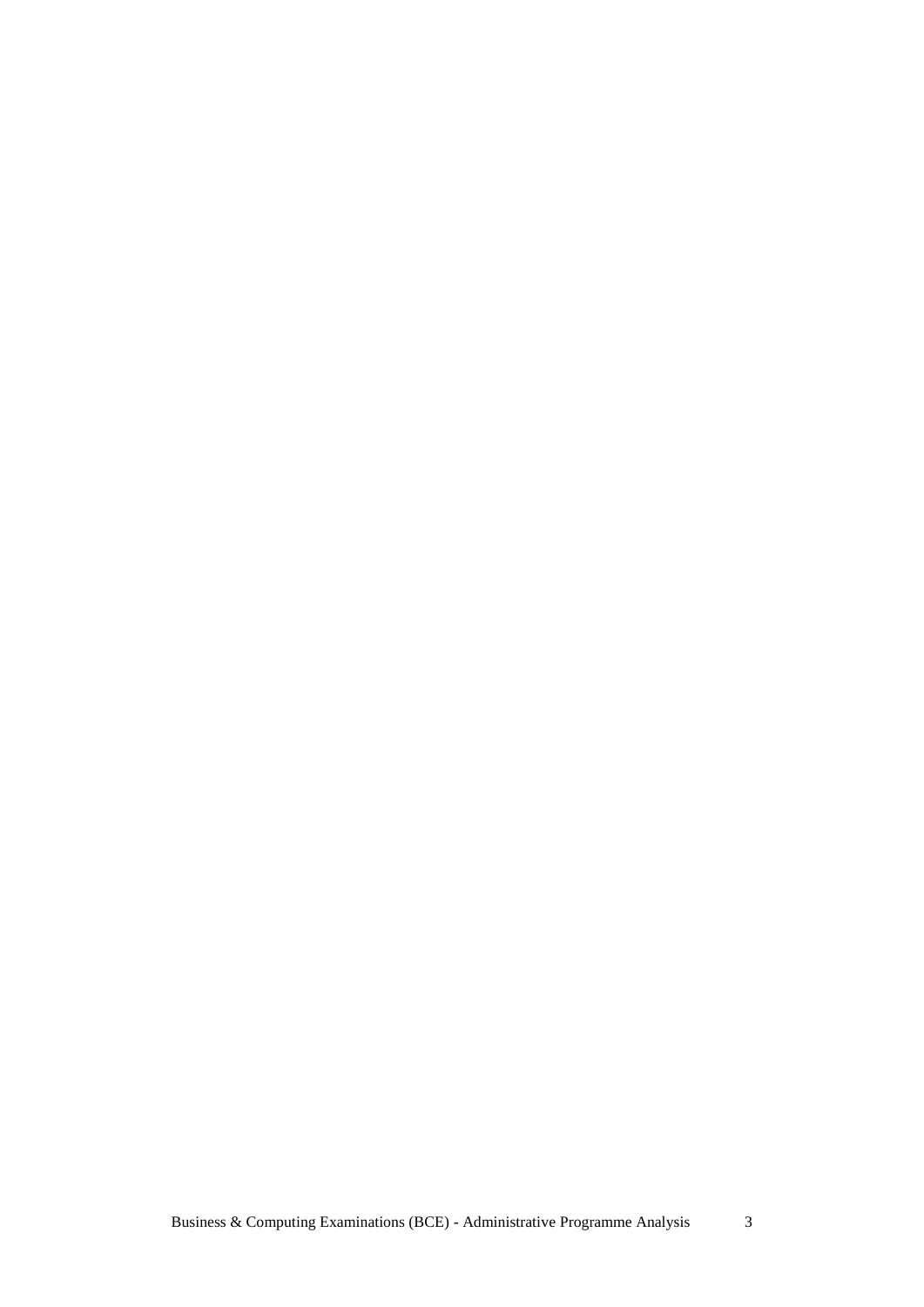|    |                                    |                |                 |                 | <b>Notional Learning Hours</b> |                   |                   |                  |  |  |  |  |
|----|------------------------------------|----------------|-----------------|-----------------|--------------------------------|-------------------|-------------------|------------------|--|--|--|--|
|    | <b>Unit Titles</b>                 | <b>Credits</b> | Guided /        | Independent     | <b>Research</b>                | <b>Assessment</b> | <b>Coursework</b> | <b>Total</b>     |  |  |  |  |
|    |                                    |                | <b>Contact</b>  | <b>Learning</b> | <b>Activities /</b>            | (self/class)      |                   |                  |  |  |  |  |
|    |                                    |                | <b>Learning</b> |                 | <b>Group Work</b>              |                   |                   |                  |  |  |  |  |
| 01 | <b>Technical support</b>           | 2.0            | 8               | <sub>b</sub>    |                                |                   |                   | 20               |  |  |  |  |
| 02 | Help desk organisational structure | 2.0            | - 8             |                 |                                |                   |                   | 20               |  |  |  |  |
| 03 | Incident management considerations | 2.0            | 8               |                 |                                |                   |                   | 20               |  |  |  |  |
| 04 | Problem identification process     | 2.0            | 8               |                 |                                |                   |                   | 20               |  |  |  |  |
| 05 | Computer telephone integration     | 2.0            | 8               |                 |                                |                   |                   | 20               |  |  |  |  |
| 06 | Web-based support tools            | 2.0            | ◠               |                 |                                |                   |                   | 20               |  |  |  |  |
| 07 | Performance management             | 2.0            | 8               |                 |                                |                   |                   | 20               |  |  |  |  |
| 08 | Knowledge management               | 2.0            | - 8             |                 |                                |                   |                   | 20               |  |  |  |  |
| 09 | Asset management                   | 2.0            | 8               |                 |                                |                   |                   | 20               |  |  |  |  |
| 10 | Staff development                  | 2.0            | ◠               |                 | $\sim$                         |                   |                   | 20               |  |  |  |  |
| 11 | Managerial problem solving         | 2.0            | $8\overline{6}$ |                 | ◠<br>∠                         |                   |                   | $\underline{20}$ |  |  |  |  |
|    |                                    | <b>22.0</b>    | 88              |                 |                                |                   |                   | 220              |  |  |  |  |

### **Help Desk & Problem Solving Skills Learning Hours Information Sheet**

**Accounting Learning Hours Information Sheet**

[see Diploma in BA & Computer Systems]

**Business Management Learning Hours Information Sheet**

[see Diploma in BA & Computer Systems]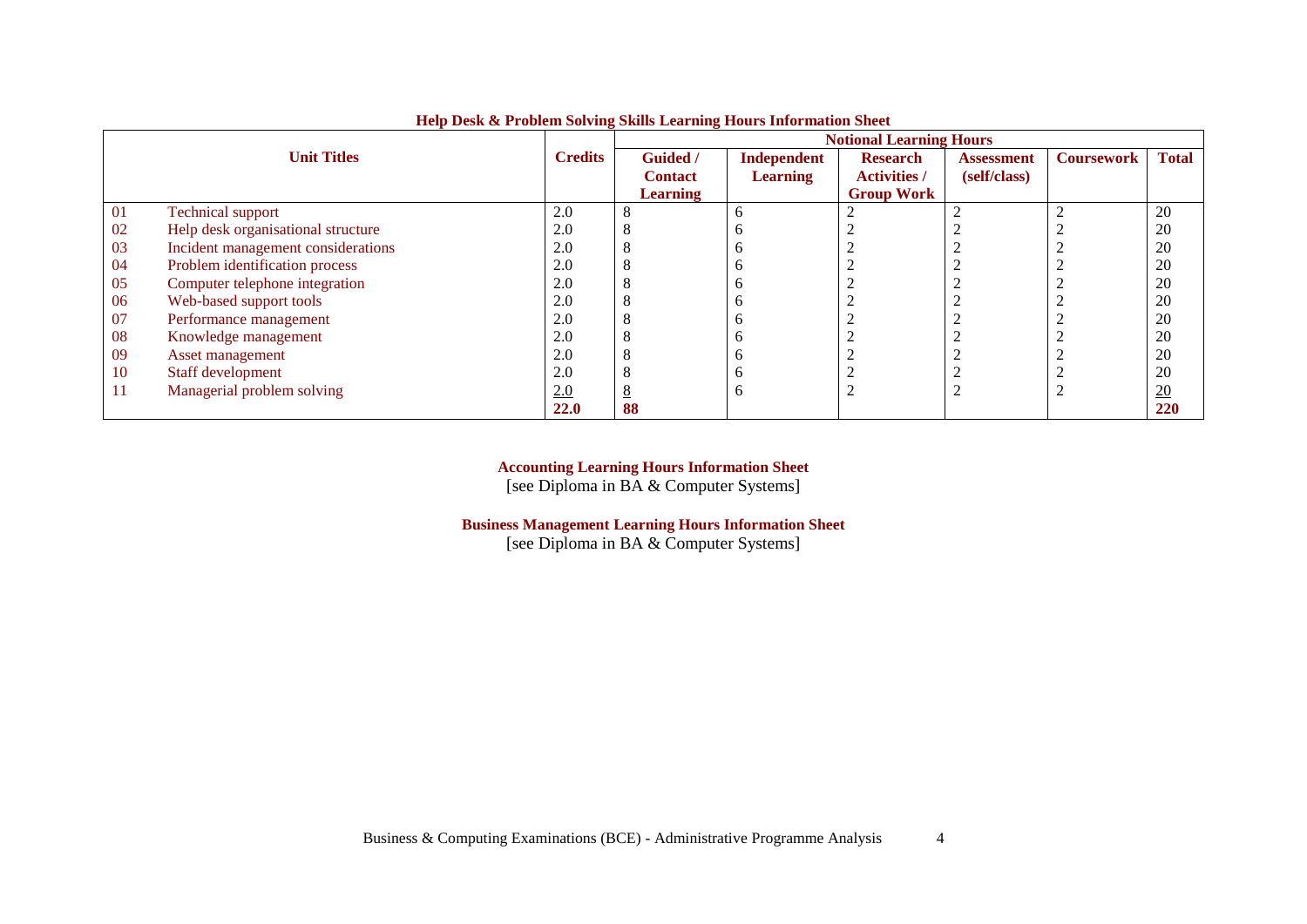|    |                                     |                |                 |                 | <b>Notional Learning Hours</b> |                   |                   |                  |
|----|-------------------------------------|----------------|-----------------|-----------------|--------------------------------|-------------------|-------------------|------------------|
|    | <b>Unit Titles</b>                  | <b>Credits</b> | <b>Guided</b> / | Independent     | <b>Research</b>                | <b>Assessment</b> | <b>Coursework</b> | <b>Total</b>     |
|    |                                     |                | <b>Contact</b>  | <b>Learning</b> | <b>Activities /</b>            | (self/class)      |                   |                  |
|    |                                     |                | <b>Learning</b> |                 | <b>Group Work</b>              |                   |                   |                  |
| 01 | Legal concepts and principles       | 2.0            |                 | b               |                                |                   |                   | 20               |
| 02 | Court system and jurisdiction       | 2.0            |                 | n               |                                |                   |                   | 20               |
| 03 | Mediation and arbitration           | 2.0            |                 | o               |                                |                   |                   | 20               |
| 04 | Government departments and agencies | 2.0            |                 | n               |                                |                   |                   | 20               |
| 05 | Elements of a contract              | 2.0            |                 | n               |                                |                   |                   | 20               |
| 06 | Legal issues affecting business     | 2.0            |                 | n               |                                |                   |                   | 20               |
| 07 | Ecommerce contral law issues        | 2.0            |                 |                 |                                |                   |                   | 20               |
| 08 | Tort law                            | 2.0            |                 | n               |                                |                   |                   | 20               |
| 09 | <b>Classification of property</b>   | 2.0            |                 | n               |                                |                   |                   | 20               |
| 10 | Business organisations              | 2.0            |                 | n               |                                |                   |                   | 20               |
| 11 | <b>Employment</b> law               | 2.0            |                 | n               |                                |                   |                   | 20               |
| 12 | Government environmental laws       | 2.0            | ŏ               | o               |                                |                   |                   | $\underline{20}$ |
|    |                                     | <b>24.0</b>    | 96              |                 |                                |                   |                   | 240              |

# **Business Legal & Regulatory Environment Learning Hours Information Sheet**

### **Personal Finance Learning Hours Information Sheet**

|    |                                                        |                |                 |                 | <b>Notional Learning Hours</b> |                   |                   |                  |
|----|--------------------------------------------------------|----------------|-----------------|-----------------|--------------------------------|-------------------|-------------------|------------------|
|    | <b>Unit Titles</b>                                     | <b>Credits</b> | <b>Guided</b> / | Independent     | <b>Research</b>                | <b>Assessment</b> | <b>Coursework</b> | <b>Total</b>     |
|    |                                                        |                | <b>Contact</b>  | <b>Learning</b> | <b>Activities /</b>            | (self/class)      |                   |                  |
|    |                                                        |                | <b>Learning</b> |                 | <b>Group Work</b>              |                   |                   |                  |
| 01 | Personal finance issues                                | 2.0            |                 | h               | ി                              |                   |                   | 20               |
| 02 | Tools and techniques for analysing Financial Statement | 2.0            |                 |                 |                                |                   |                   | 20               |
| 03 | Household finance issues                               | 2.0            |                 | n               |                                |                   |                   | 20               |
| 04 | Cash flow planning                                     | 2.0            |                 |                 |                                |                   |                   | 20               |
| 05 | Debt analysis                                          | 2.0            |                 |                 |                                |                   |                   | 20               |
| 06 | Financial investments                                  | 2.0            |                 | n               |                                |                   |                   | 20               |
| 07 | Personal savings                                       | 2.0            |                 |                 |                                |                   |                   | 20               |
| 08 | Stock market investments                               | 2.0            |                 | n               |                                |                   |                   | 20               |
| 09 | <b>Risk Management Framework (RMF)</b>                 | 2.0            |                 | n               |                                |                   |                   | 20               |
| 10 | Retirement planning                                    | 2.0            |                 |                 |                                |                   |                   | 20               |
| 11 | Tax planning                                           | 2.0            |                 | n               |                                |                   |                   | 20               |
| 12 | Estate planning solutions                              | 2.0            |                 | h               | ∠                              |                   |                   | $\underline{20}$ |
|    |                                                        | 24.0           | 96              |                 |                                |                   |                   | 240              |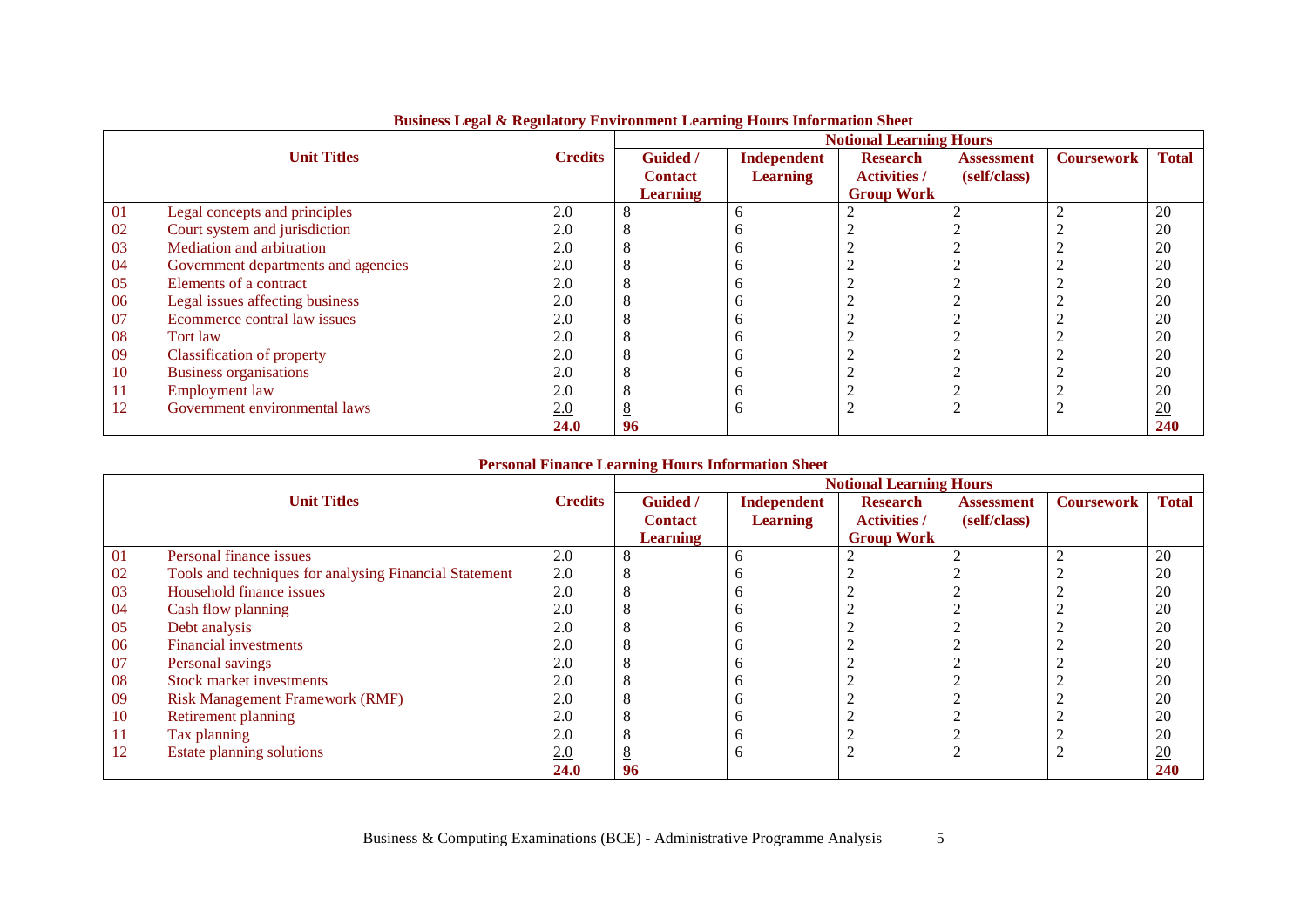#### **Level 5 Diploma in Secretarial Studies (145 Credits)**

Secretaries use a variety of office equipment, such as fax machines, photocopiers, scanners, and videoconferencing and telephone systems. In addition, secretaries often use computers to do tasks previously handled by managers and professionals, such as: creating spreadsheets, composing correspondence, managing databases; and creating presentations, reports, and documents using desktop publishing software and digital graphics.

*Why does the programme exists* – Many secretaries now provide training and orientation for new staff, conduct research on the Internet, operate and troubleshoot new office technologies. They also provide high-level administrative support for top executives of an organisation, hence Computer Keyboard Typing & WordProcessing Skills, Accounting, Business Legal Documents, Managerial Communication & Interpersonal Skills and Business Office skills knowledge is vital.

*How does it fits into the larger programme* – Generally, today's secretaries perform fewer clerical tasks, they handle more complex responsibilities such as reviewing incoming memos, submissions, and reports. They also prepare agendas and make arrangements for meetings of committees and executive boards, conduct research and prepare statistical reports.

#### *For who it was designed* – Those who complete the Level 4 Certificate in Business Studies & Internet Technology.

*How it will benefit learners* – Career opportunities include: Receptionists and information clerks; Communications equipment operators and Bookkeepers. This give learners a wide range of opportunities.

#### *Units:*

- Computer Keyboard, Typing & WordProcessing Skills
- Accounting
- Business Legal Documents
- Business Office Skills
- Managerial Communication & Interpersonal Skills

**Computer Keyboard, Typing & WordProcessing Skills** – everybody today be it a CEO or Manager, type their emails, hence having a certain minimum speed and knowing the keyboard layout helps.

**Accounting** - Accounting is the backbone of business. Ethical and professional accounting forms a clear financial image of a business, and allow managers to make informed decisions, keep investors abreast of developments in the business, and check business profitable. Accountancy (profession) or accounting (methodology) is the measurement, disclosure or provision of assurance about financial information that helps managers, investors, tax authorities and other decision makers make resource allocation decisions.

**Business Legal Documents** - To be competitive, it is important to be knowledgeable on a variety of essential business documents, legal forms and agreements used in households and corporate organisations.

**Business Office Skills** - business management skills need to be developed to their full potential if a manager, and therefore an organisation, is to be successful. The famous management guru Peter Drucker made the vital distinction between 'efficient' and 'effective' business skills. Performing an activity swiftly and economically is efficient, while doing the right thing well is effective. The wrong thing, however, is ineffective by definition. Good business management skills guide you towards the right goals, and achievement of those will be highly effective.

**Managerial Communication & Interpersonal Skills** – Managers spent most of their times solving staff and organisational problems, intermediating or addressing delegates. Only if proper communication channels are followed will Managers' responsibilities be effective.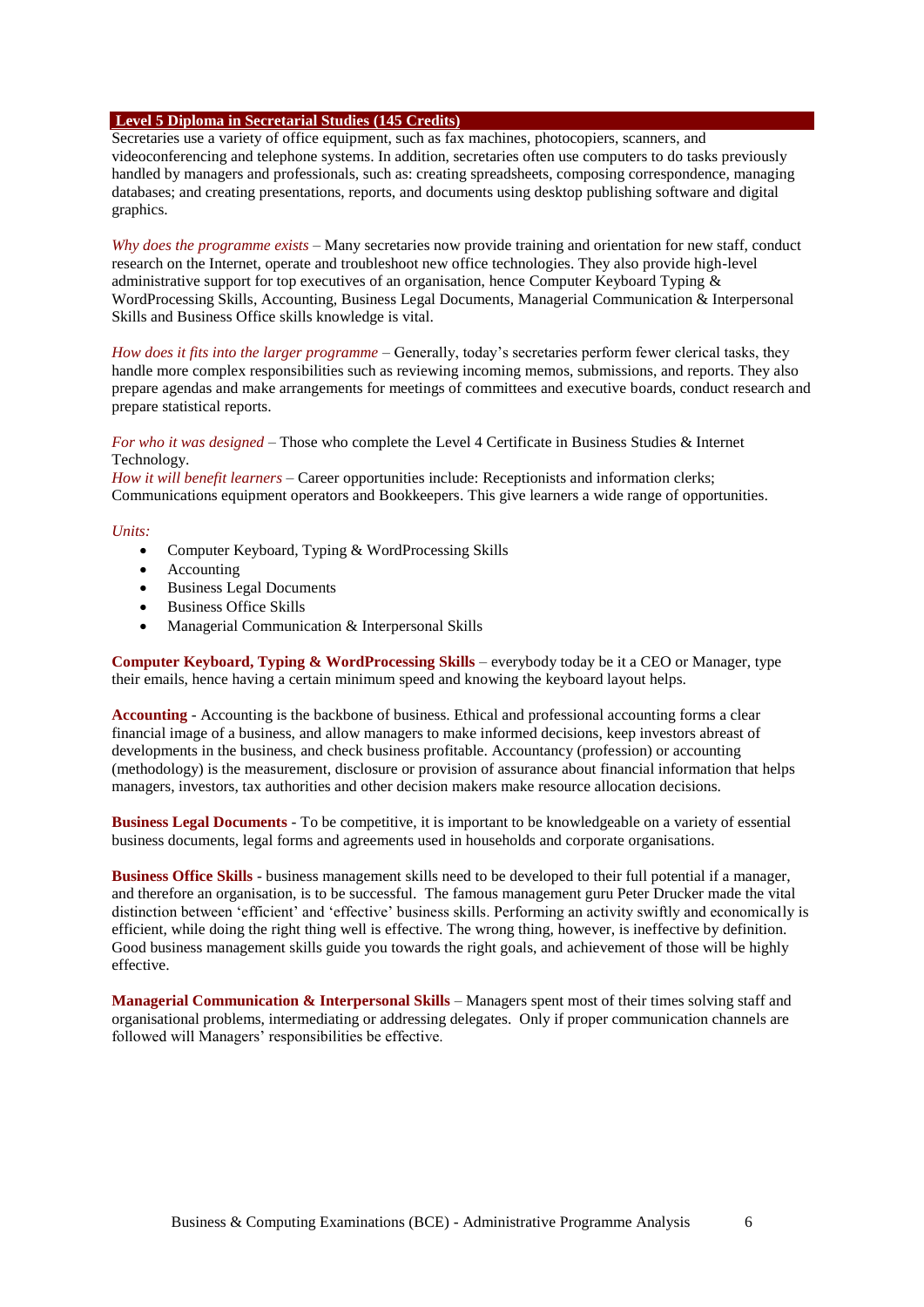| Unit                               | <b>Pre-requisite</b>   | Core-requisite                     | <b>Guided</b><br><b>Learning</b><br><b>Hours</b> | <b>Number</b><br>of<br><b>Credits</b> |
|------------------------------------|------------------------|------------------------------------|--------------------------------------------------|---------------------------------------|
| Computer Keyboard,                 | <b>Basic business</b>  | A pass or higher in Certificate in | 360                                              | 36                                    |
| Typing $&$                         | knowledge.             | Business Studies or equivalence.   |                                                  |                                       |
| <b>WordProcessing Skills</b>       |                        |                                    |                                                  |                                       |
| Accounting                         | Basic knowledge of     | A pass or higher in Certificate in | 200                                              | 20                                    |
|                                    | Accounting Principles. | Business Studies or equivalence.   |                                                  |                                       |
| <b>Business Office Skills</b>      | <b>Basic business</b>  | A pass or higher in Certificate in | 280                                              | 28                                    |
|                                    | knowledge.             | Business Studies or equivalence.   |                                                  |                                       |
| <b>Business Legal</b>              | <b>Basic business</b>  | A pass or higher in Certificate in | 220                                              | 22                                    |
| Documents                          | knowledge.             | Business Studies or equivalence.   |                                                  |                                       |
| Managerial                         | <b>Basic business</b>  | A pass or higher in Certificate in | 200                                              | 20                                    |
| Communication &                    | knowledge.             | Business Studies or equivalence.   |                                                  |                                       |
| Interpersonal Skills               |                        |                                    |                                                  |                                       |
| Coursework (Project) for all units |                        |                                    | 190                                              | 19                                    |

| <b>Rules of combination:</b> | All units are mandatory |
|------------------------------|-------------------------|
| <b>Age Group:</b>            | $18+$                   |
| <b>Programme Type:</b>       | Vendor/Industry         |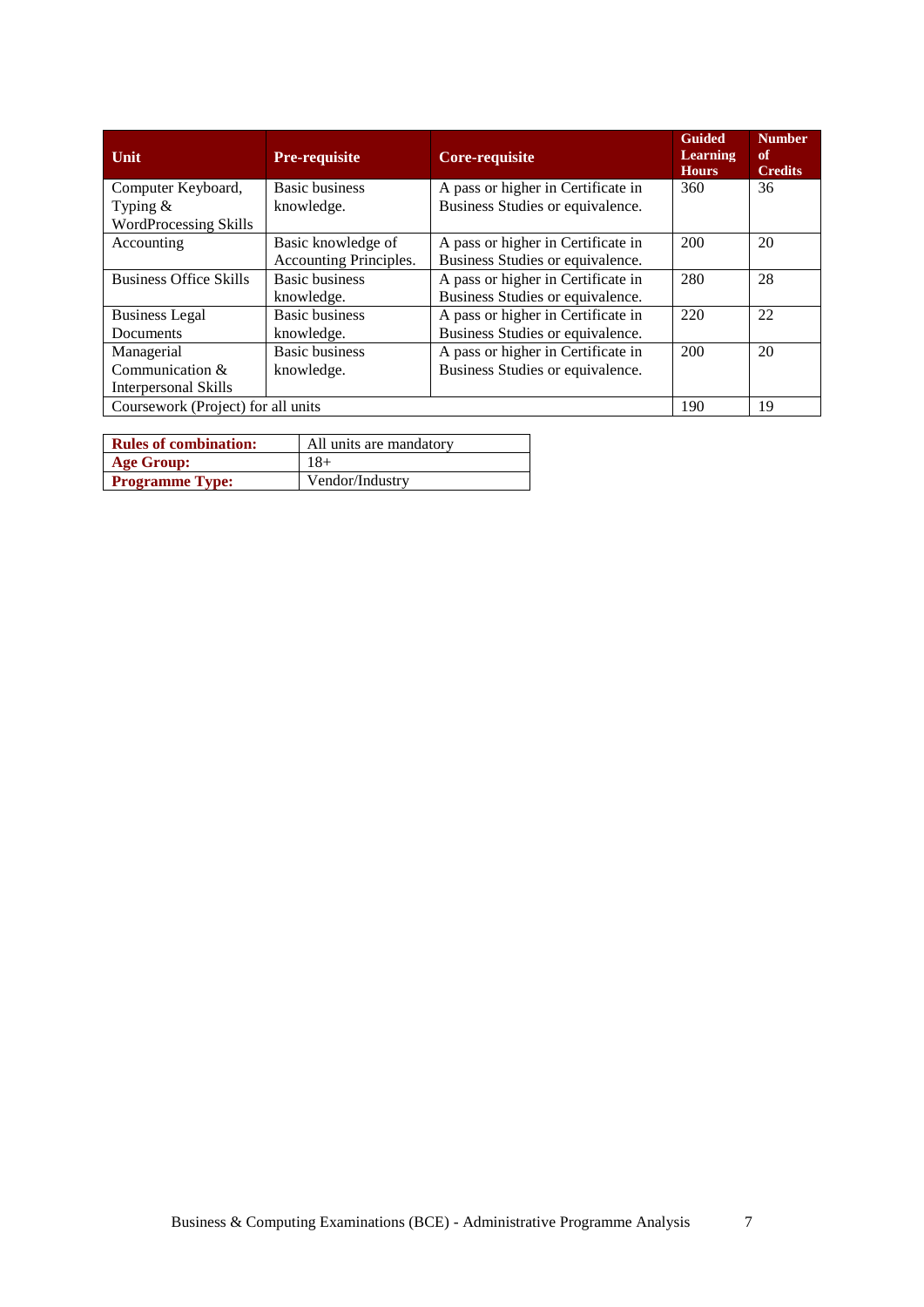|    |                                         |                |                 |                 | <b>Notional Learning Hours</b> |                   |                   |                  |
|----|-----------------------------------------|----------------|-----------------|-----------------|--------------------------------|-------------------|-------------------|------------------|
|    | <b>Unit Titles</b>                      | <b>Credits</b> | <b>Guided</b> / | Independent     | <b>Research</b>                | <b>Assessment</b> | <b>Coursework</b> | <b>Total</b>     |
|    |                                         |                | <b>Contact</b>  | <b>Learning</b> | <b>Activities /</b>            | (self/class)      |                   |                  |
|    |                                         |                | <b>Learning</b> |                 | <b>Group Work</b>              |                   |                   |                  |
|    | <b>Microsoft Word (Word Processing)</b> |                |                 |                 |                                |                   |                   |                  |
|    | [see Diploma in Information Technology] |                |                 |                 |                                |                   |                   |                  |
|    |                                         |                |                 |                 |                                |                   |                   |                  |
|    | <b>Keyboard Typing</b>                  |                |                 |                 |                                |                   |                   |                  |
| 01 | Keyboard setup and key functions        | 2.0            |                 | $\sigma$        | 2                              |                   |                   | 20               |
| 02 | <b>Keyboard letters</b>                 | 2.0            |                 | h               | $\bigcap$                      |                   |                   | 20               |
| 03 | Typing speed and accuracy               | 2.0            |                 |                 | ◠                              |                   |                   | 20               |
| 04 | Formatting attributes to text           | 2.0            |                 | n               | ◠<br>∠                         |                   |                   | 20               |
| 04 | Numbers and special characters          | 2.0            |                 | n               | ∠                              |                   |                   | 20               |
| 05 | Creating business official documents    | 2.0            |                 |                 | ∠                              | ⌒                 |                   | 20               |
| 06 | Creating tables in word                 | 2.0            |                 | n               | ◠<br>∠                         |                   |                   | 20               |
| 07 | Creating business legal documents       | 2.0            |                 | h               | $\overline{2}$                 | ◠                 |                   | $\underline{20}$ |
|    |                                         | <b>14.0</b>    | 56              |                 |                                |                   |                   | 140              |

**Computer Keyboard, Typing and WordProcessing Skills Learning Hours Information Sheet**

**Accounting Learning Hours Information Sheet**

[see Diploma in BA & Computer Systems]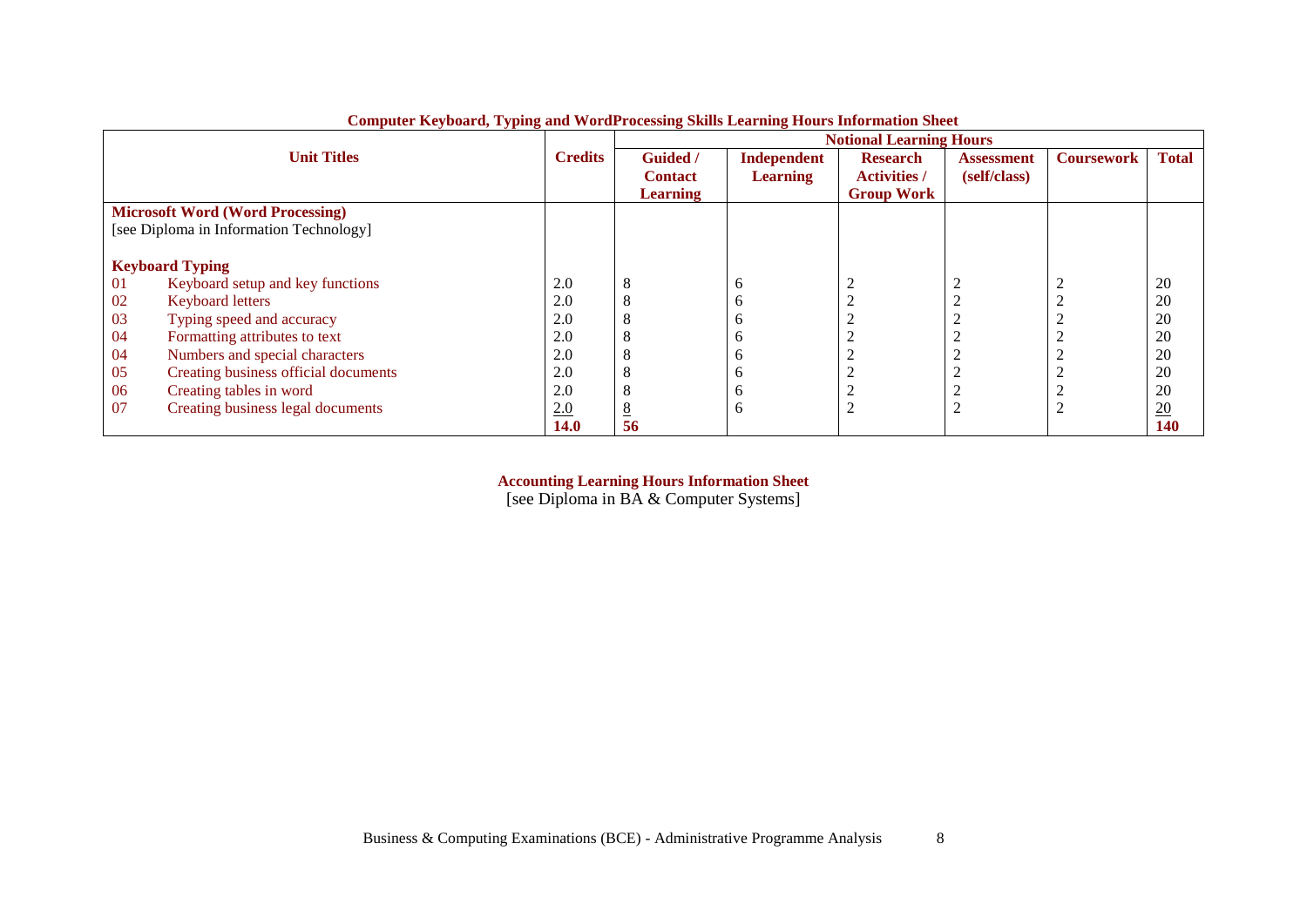|    |                                           |                |                 | Dashiros Office Sanns Dearning Hours millet ination shee | <b>Notional Learning Hours</b> |                   |                   |                  |
|----|-------------------------------------------|----------------|-----------------|----------------------------------------------------------|--------------------------------|-------------------|-------------------|------------------|
|    | <b>Unit Titles</b>                        | <b>Credits</b> | <b>Guided</b> / | Independent                                              | <b>Research</b>                | <b>Assessment</b> | <b>Coursework</b> | <b>Total</b>     |
|    |                                           |                | <b>Contact</b>  | <b>Learning</b>                                          | <b>Activities /</b>            | (self/class)      |                   |                  |
|    |                                           |                | <b>Learning</b> |                                                          | <b>Group Work</b>              |                   |                   |                  |
| 01 | Office equipment overview                 | 2.0            |                 | h                                                        |                                |                   |                   | 20               |
| 02 | Internal and external communication       | 2.0            |                 |                                                          |                                |                   |                   | 20               |
| 03 | Document management                       | 2.0            |                 | n                                                        |                                |                   |                   | 20               |
| 04 | Customer service and support skills       | 2.0            |                 | n                                                        |                                |                   |                   | 20               |
| 05 | Reception customer service                | 2.0            |                 | n                                                        |                                |                   |                   | 20               |
| 06 | <b>Business structures</b>                | 2.0            |                 | n                                                        |                                |                   |                   | 20               |
| 07 | Occupational workplace health and safety  | 2.0            |                 |                                                          |                                |                   |                   | 20               |
| 08 | Career development plan                   | 2.0            |                 | n                                                        |                                |                   |                   | 20               |
| 09 | Creativity, innovation and change         | 2.0            |                 | n                                                        |                                |                   |                   | 20               |
| 10 | Group teamwork                            | 2.0            |                 | n                                                        |                                |                   |                   | 20               |
| 11 | <b>Business travel</b>                    | 2.0            |                 |                                                          |                                |                   |                   | 20               |
| 12 | Financial records and managing petty cash | 2.0            |                 |                                                          |                                |                   |                   | 20               |
| 13 | Business banking policies and procedures  | 2.0            |                 | n                                                        |                                |                   |                   | 20               |
| 14 | Ordinary and electronic mail              | 2.0            |                 | b                                                        |                                |                   |                   | $\underline{20}$ |
|    |                                           | <b>28.0</b>    | <b>112</b>      |                                                          |                                |                   |                   | 280              |

# **Business Office Skills Learning Hours Information Sheet**

## **Business Legal Documents Learning Hours Information Sheet**

|    |                                      |                |                 |                 | <b>Notional Learning Hours</b> |                   |                   |              |
|----|--------------------------------------|----------------|-----------------|-----------------|--------------------------------|-------------------|-------------------|--------------|
|    | <b>Unit Titles</b>                   | <b>Credits</b> | <b>Guided</b> / | Independent     | <b>Research</b>                | <b>Assessment</b> | <b>Coursework</b> | <b>Total</b> |
|    |                                      |                | <b>Contact</b>  | <b>Learning</b> | <b>Activities /</b>            | (self/class)      |                   |              |
|    |                                      |                | <b>Learning</b> |                 | <b>Group Work</b>              |                   |                   |              |
| 01 | <b>Business documents</b>            | 2.0            |                 | h               |                                |                   |                   | 20           |
| 02 | Company registration process         | 2.0            |                 |                 |                                |                   |                   | 20           |
| 03 | Employment contracts and forms       | 2.0            |                 |                 |                                |                   |                   | 20           |
| 04 | Personal relationship documents      | 2.0            |                 |                 |                                |                   |                   | 20           |
| 05 | Domestic and consumer documents      | 2.0            |                 |                 |                                |                   |                   | 20           |
| 06 | Financial agreement legal documents  | 2.0            |                 |                 |                                |                   |                   | 20           |
| 07 | IT contracts and software agreements | 2.0            |                 |                 |                                |                   |                   | 20           |
| 08 | Partnership documents                | 2.0            |                 |                 |                                |                   |                   | 20           |
| 09 | Power of attorney                    | 2.0            |                 |                 |                                |                   |                   | 20           |
| 10 | Property letting legal documents     | 2.0            |                 |                 |                                |                   |                   | 20           |
| 11 | Legal Wills                          | 2.0            |                 | n               |                                |                   |                   | 20           |
|    |                                      | 22.0           | 88              |                 |                                |                   |                   | 220          |